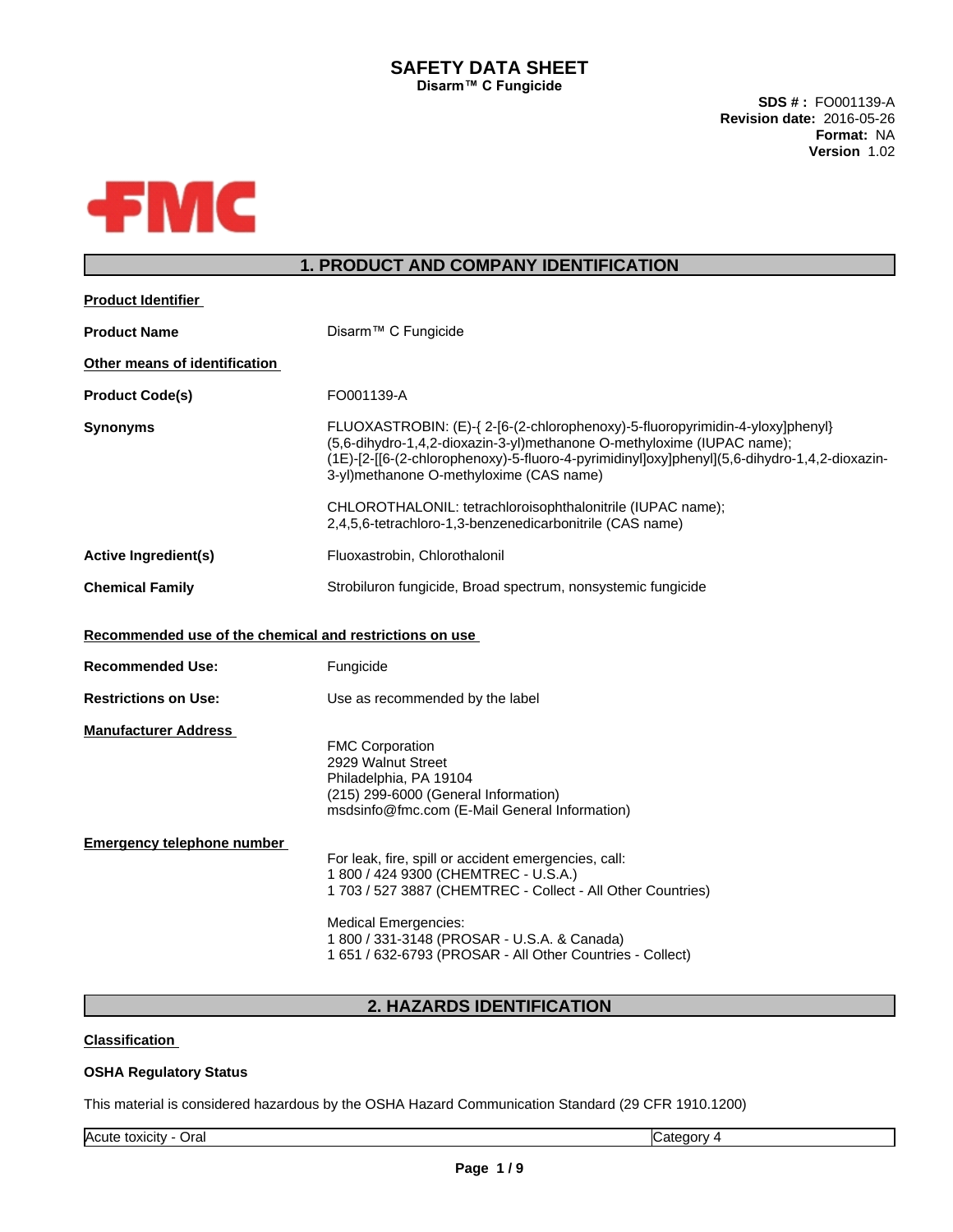| Acute toxicity - Inhalation (Dusts/Mists)        | Category 4  |
|--------------------------------------------------|-------------|
| Serious eye damage/eye irritation                | Category 2B |
| Skin sensitization                               | Category    |
| Carcinogenicity                                  | Category 2  |
| Specific target organ toxicity (single exposure) | Category 3  |

#### **GHS Label elements, including precautionary statements**

## **EMERGENCY OVERVIEW**

## **Warning**

#### **Hazard Statements**

- H302 Harmful if swallowed
- H317 May cause an allergic skin reaction
- H320 Causes eye irritation
- H332 Harmful if inhaled
- H335 May cause respiratory irritation
- H351 Suspected of causing cancer



#### **Precautionary Statements - Prevention**

- P201 Obtain special instructions before use
- P202 Do not handle until all safety precautions have been read and understood
- P281 Use personal protective equipment as required
- P264 Wash face, hands and any exposed skin thoroughly after handling
- P270 Do not eat, drink or smoke when using this product
- P261 Avoid breathing dust/fume/gas/mist/vapors/spray
- P272 Contaminated work clothing should not be allowed out of the workplace
- P280 Wear protective gloves

#### **Precautionary Statements - Response**

P308 + P313 - If exposed or concerned: Get medical advice/attention

P305 + P351 + P338 - IF IN EYES: Rinse cautiously with water forseveral minutes. Remove contact lenses, if present and easy to do. Continue rinsing

P337 + P313 - If eye irritation persists: Get medical advice/ attention

P302 + P352 - IF ON SKIN: Wash with plenty of water and soap

P333 + P313 - If skin irritation or rash occurs: Get medical advice/attention

- P363 Wash contaminated clothing before reuse
- P304 + P340 IF INHALED: Remove person to fresh air and keep comfortable for breathing
- P301 + P312 IF SWALLOWED: Call a POISON CENTER or doctor if you feel unwell

P330 - Rinse mouth

## **Precautionary Statements - Storage**

P405 - Store locked up

P403 + P233 - Store in a well-ventilated place. Keep container tightly closed

## **Precautionary Statements - Disposal**

P501 - Dispose of contents/container to an approved waste disposal plant

## **Hazards not otherwise classified (HNOC)**

No hazards not otherwise classified were identified.

#### **Other Information**

Very toxic to aquatic life with long lasting effects.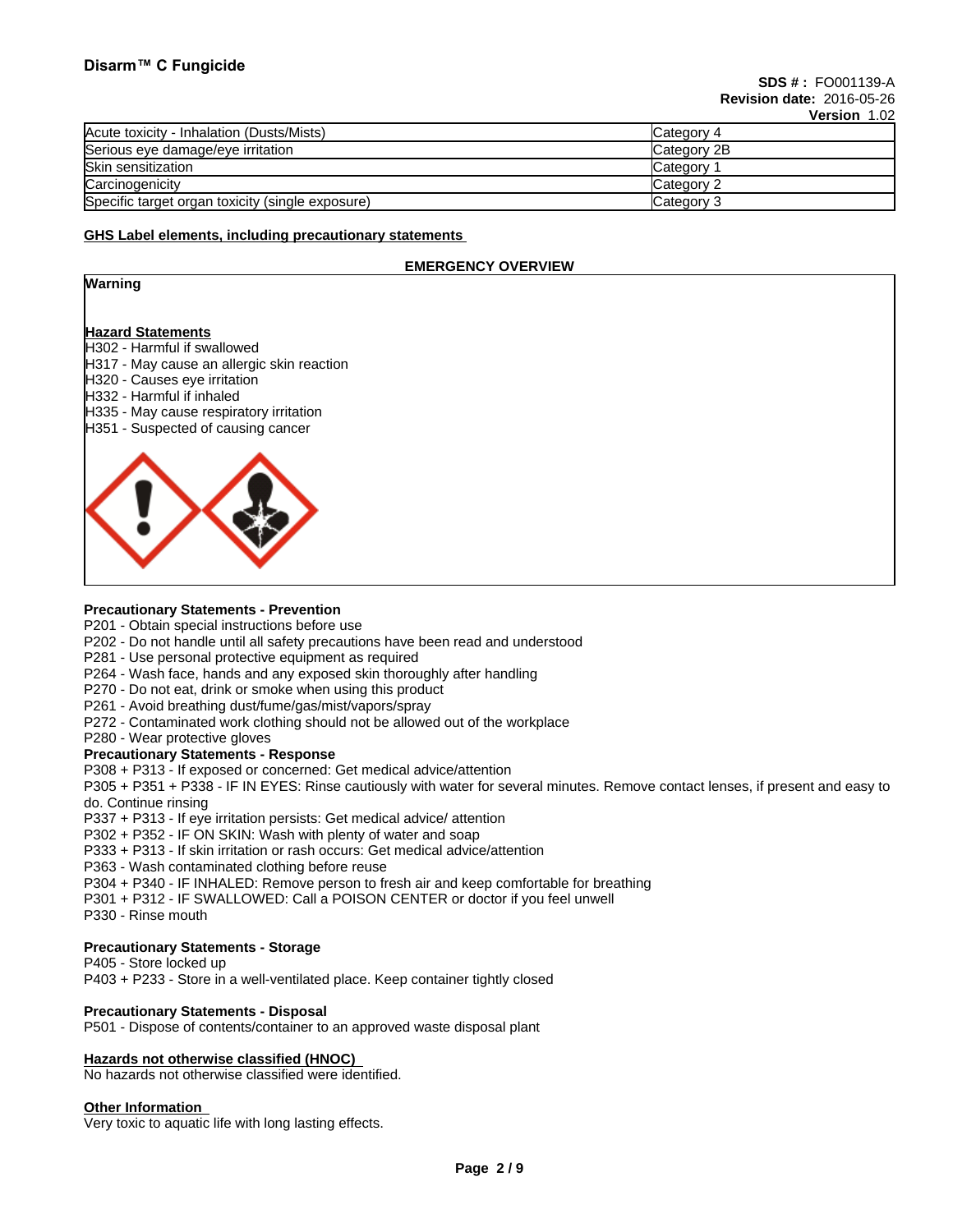# **3. COMPOSITION/INFORMATION ON INGREDIENTS**

**Chemical Family** Strobiluron fungicide, Broad spectrum, nonsystemic fungicide.

| <b>Chemical name</b> | <b>CAS-No</b> | Weight % |
|----------------------|---------------|----------|
| Chlorothalonil       | 1897-45-6     | 38.4     |
| Fluoxastrobin        | 361377-29-9   | 2.44     |
| Propylene glycol     | 57-55-6       | 5-10     |

Synonyms are provided in Section 1.

|                                                                                            | <b>4. FIRST AID MEASURES</b>                                                                                                                                                                                                                              |
|--------------------------------------------------------------------------------------------|-----------------------------------------------------------------------------------------------------------------------------------------------------------------------------------------------------------------------------------------------------------|
| <b>Eye Contact</b>                                                                         | Hold eyes open and rinse slowly and gently with water for 15 to 20 minutes. Remove<br>contact lenses, if present, after the first 5 minutes, then continue rinsing eye. Call a poison<br>control center or doctor for further treatment advice.           |
| <b>Skin Contact</b>                                                                        | Take off contaminated clothing. Rinse skin immediately with plenty of water for 15-20<br>minutes. Call a poison control center or doctor for further treatment advice.                                                                                    |
| <b>Inhalation</b>                                                                          | Move to fresh air. If person is not breathing, call 911 (within the U.S. and Canada) or an<br>ambulance, then give artificial respiration, preferably mouth-to-mouth if possible. Call a<br>poison control center or doctor for further treatment advice. |
| Ingestion                                                                                  | Call a poison control center or doctor immediately for treatment advice. Do not induce<br>vomiting unless told to do so by a poison control center or doctor. Have person sip a glass<br>of water if able to swallow.                                     |
| Most important symptoms and<br>effects, both acute and delayed                             | None known.                                                                                                                                                                                                                                               |
| Indication of immediate medical<br>attention and special treatment<br>needed, if necessary | Treat symptomatically.                                                                                                                                                                                                                                    |

## **5. FIRE-FIGHTING MEASURES**

| <b>Suitable Extinguishing Media</b>                                                                        | Water spray, Foam, Dry chemical, Carbon dioxide (CO2).                                                                                                                    |
|------------------------------------------------------------------------------------------------------------|---------------------------------------------------------------------------------------------------------------------------------------------------------------------------|
| Specific Hazards Arising from the                                                                          | Not flammable                                                                                                                                                             |
| <b>Chemical</b><br><b>Hazardous Combustion Products</b>                                                    | May decompose at high temperatures forming toxic gases.                                                                                                                   |
| <b>Explosion data</b><br><b>Sensitivity to Mechanical Impact</b><br><b>Sensitivity to Static Discharge</b> | Not sensitive.<br>Not sensitive.                                                                                                                                          |
| Protective equipment and<br>precautions for firefighters                                                   | As in any fire, wear self-contained breathing apparatus pressure-demand, MSHA/NIOSH<br>(approved or equivalent) and full protective gear.                                 |
|                                                                                                            | <b>6. ACCIDENTAL RELEASE MEASURES</b>                                                                                                                                     |
| <b>Personal Precautions</b>                                                                                | Isolate and post spill area. Remove all sources of ignition. Wear suitable protective clothing,<br>gloves and eye/face protection. For personal protection see section 8. |
| Other                                                                                                      | For further clean-up instructions, call FMC Emergency Hotline number listed in Section 1<br>"Product and Company Identification" above.                                   |
| <b>Environmental Precautions</b>                                                                           | See Section 12 for additional Ecological Information.                                                                                                                     |
| <b>Methods for Containment</b>                                                                             | Dike to prevent runoff. Absorb with earth, sand or other non-combustible material and                                                                                     |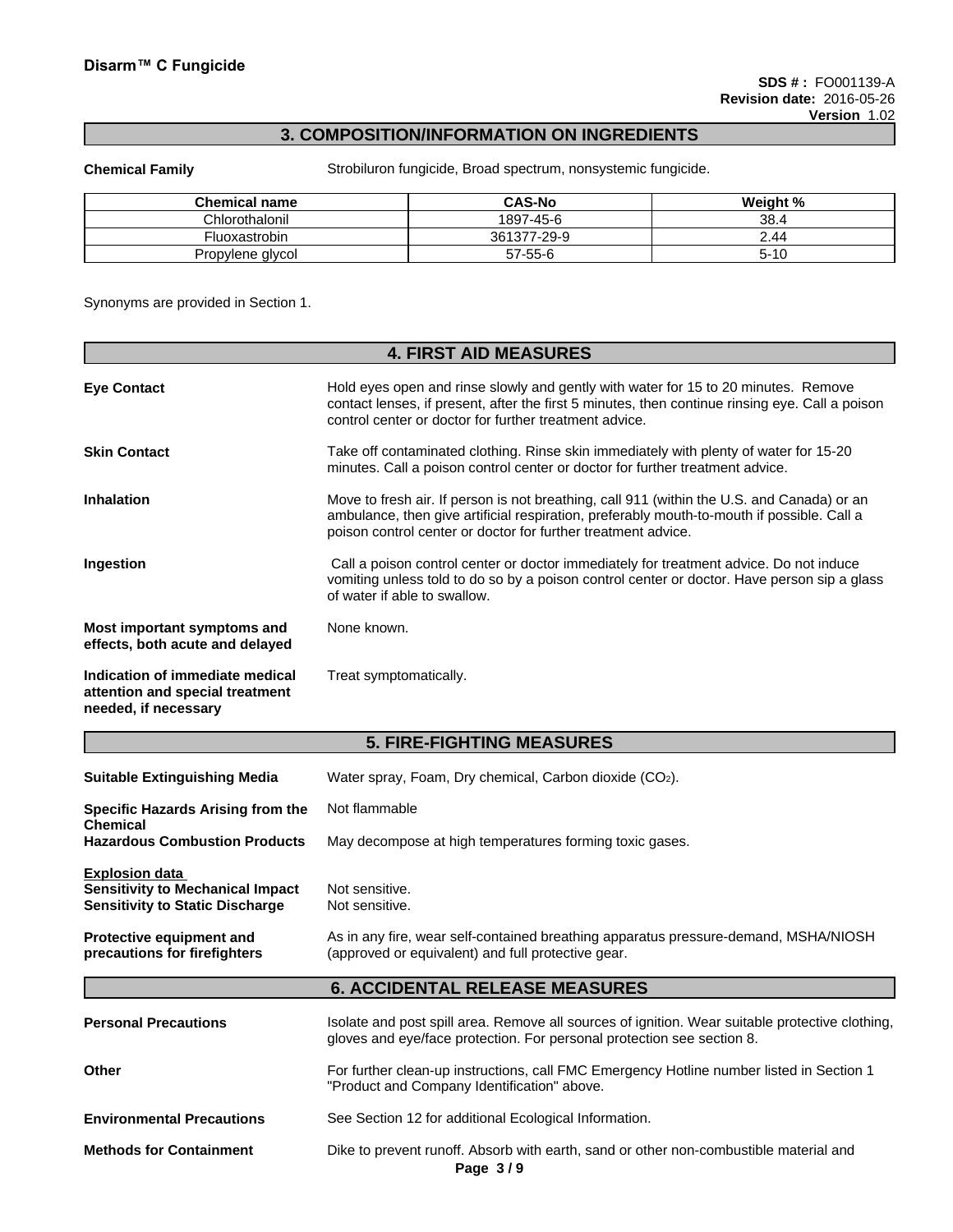transfer to containers for later disposal.

**Methods for cleaning up** Soak up with inert absorbent material. Pick up and transfer to properly labeled containers. To clean the floor and all objects contaminated by this material, use damp cloth. Place used cleaning materials into closed receptacles.

## **7. HANDLING AND STORAGE**

Handling **Handle in accordance with good industrial hygiene and safety practice. Do not contaminate** other pesticides, fertilizers, water, food, or feed by storage or disposal. **Storage** Keep away from open flames, hot surfaces and sources of ignition. Keep in a dry, cool and well-ventilated place. Keep out of reach of children and animals. Keep/store only in original container. **Incompatible products** Strong oxidizing agents, Strong acids, Strong bases

# **8. EXPOSURE CONTROLS/PERSONAL PROTECTION**

## **Control parameters**

| <b>Chemical name</b>            | <b>British Columbia</b> | Quebec | <b>Ontario TWAEV</b>                           | <b>Alberta</b> |
|---------------------------------|-------------------------|--------|------------------------------------------------|----------------|
| Propylene glycol<br>$(57-55-6)$ |                         |        | TWA: $10 \text{ mg/m}^3$<br>aerosol only       |                |
|                                 |                         |        | TWA: 50 ppm<br>aerosol and vapor               |                |
|                                 |                         |        | TWA: $155 \text{ mg/m}^3$<br>aerosol and vapor |                |

## **Appropriate engineering controls**

| <b>Engineering measures</b> | Apply technical measures to comply with the occupational exposure limits. When working in    |
|-----------------------------|----------------------------------------------------------------------------------------------|
|                             | confined spaces (tanks, containers, etc.), ensure that there is a supply of air suitable for |
|                             | breathing and wear the recommended equipment.                                                |

#### **Individual protection measures, such as personal protective equipment**

| <b>Eye/Face Protection</b>      | If there is a potential for exposure to particles which could cause eye discomfort, wear<br>chemical goggles.                                                                                                                                                                                                              |
|---------------------------------|----------------------------------------------------------------------------------------------------------------------------------------------------------------------------------------------------------------------------------------------------------------------------------------------------------------------------|
| <b>Skin and Body Protection</b> | Wear long-sleeved shirt, long pants, socks, and shoes.                                                                                                                                                                                                                                                                     |
| <b>Hand Protection</b>          | Rubber/latex/neoprene or other suitable chemical resistant gloves. Use protective gloves<br>made of chemical materials such as nitrile or neoprene. Wash the outside of gloves with<br>soap and water before reuse. Check regularly for leaks.                                                                             |
| <b>Respiratory Protection</b>   | If exposure limits are exceeded or irritation is experienced, NIOSH/MSHA approved<br>respiratory protection should be worn. Respiratory protection must be provided in<br>accordance with current local regulations.                                                                                                       |
| <b>Hygiene measures</b>         | Clean water should be available for washing in case of eye or skin contamination. Remove<br>and wash contaminated clothing before re-use. Wash skin prior to eating, drinking, chewing<br>gum or using tobacco. Shower or bathe at the end of working. Launder work clothing<br>separately from regular household laundry. |
| <b>General information</b>      | If the product is used in mixtures, it is recommended that you contact the appropriate<br>protective equipment suppliers.                                                                                                                                                                                                  |

## **9. PHYSICAL AND CHEMICAL PROPERTIES**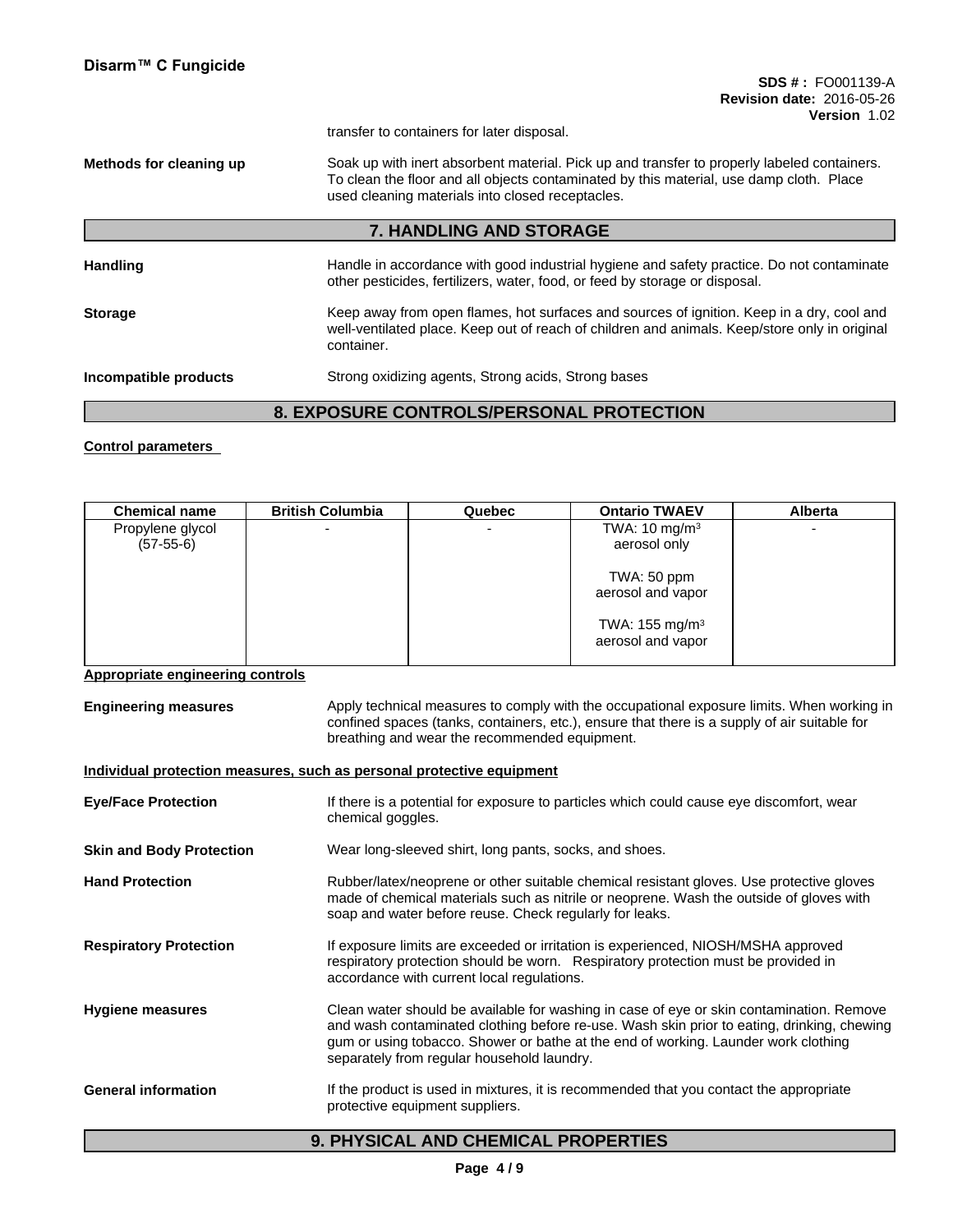## **Information on basic physical and chemical properties**

| Appearance                          | Off-white Gray Suspension |
|-------------------------------------|---------------------------|
| <b>Physical State</b>               | Liquid                    |
| Color                               | Off-white light gray      |
| Odor                                | Slight                    |
| <b>Odor threshold</b>               | No information available  |
| рH                                  | $4.0 - 5.0$               |
| <b>Melting point/freezing point</b> | Not applicable            |
| <b>Boiling Point/Range</b>          | 100 °C / 212 °F           |
| <b>Flash point</b>                  | Not flammable             |
| <b>Evaporation Rate</b>             | No information available  |
| Flammability (solid, gas)           | No information available  |
| <b>Flammability Limit in Air</b>    |                           |
| <b>Upper flammability limit:</b>    | No information available  |
| Lower flammability limit:           | No information available  |
| Vapor pressure                      | No information available  |
| <b>Vapor density</b>                | No information available  |
| <b>Density</b>                      | No information available  |
| <b>Specific gravity</b>             | 1.25                      |
| <b>Water solubility</b>             | Miscible with water       |
| Solubility in other solvents        | No information available  |
| <b>Partition coefficient</b>        | No information available  |
| <b>Autoignition temperature</b>     | No information available  |
| <b>Decomposition temperature</b>    | No information available  |
| <b>Viscosity, kinematic</b>         | No information available  |
| Viscosity, dynamic                  | No information available  |
| <b>Explosive properties</b>         | No information available  |
| <b>Oxidizing properties</b>         | No information available  |
| <b>Molecular weight</b>             | No information available  |
| <b>Bulk density</b>                 | 10.43 lb/gal              |
|                                     |                           |

# **10. STABILITY AND REACTIVITY**

## **Reactivity Not applicable**

| <b>Chemical Stability</b>                 | Stable under recommended storage conditions.                               |
|-------------------------------------------|----------------------------------------------------------------------------|
| <b>Possibility of Hazardous Reactions</b> | None under normal processing.                                              |
| <b>Hazardous polymerization</b>           | Hazardous polymerization does not occur.                                   |
| <b>Conditions to avoid</b>                | Heating or temperatures to decomposition                                   |
| Incompatible materials                    | Strong oxidizing agents, Strong acids, Strong bases.                       |
|                                           | Hazardous Decomposition Products None known based on information supplied. |

## **11. TOXICOLOGICAL INFORMATION**

## **Product Information**

| LD50 Oral                         | 1,750 mg/kg            |
|-----------------------------------|------------------------|
| <b>LD50 Dermal</b>                | $> 5,000$ mg/kg        |
| <b>LC50 Inhalation</b>            | $> 1.08$ mg/L 4 hr     |
| Serious eye damage/eye irritation | Moderately irritating. |
| <b>Skin corrosion/irritation</b>  | Minimally irritating.  |
| <b>Sensitization</b>              | Sensitizer             |

## **Information on toxicological effects**

**Symptoms** No information available.

**Delayed and immediate effects as well as chronic effects from short and long-term exposure**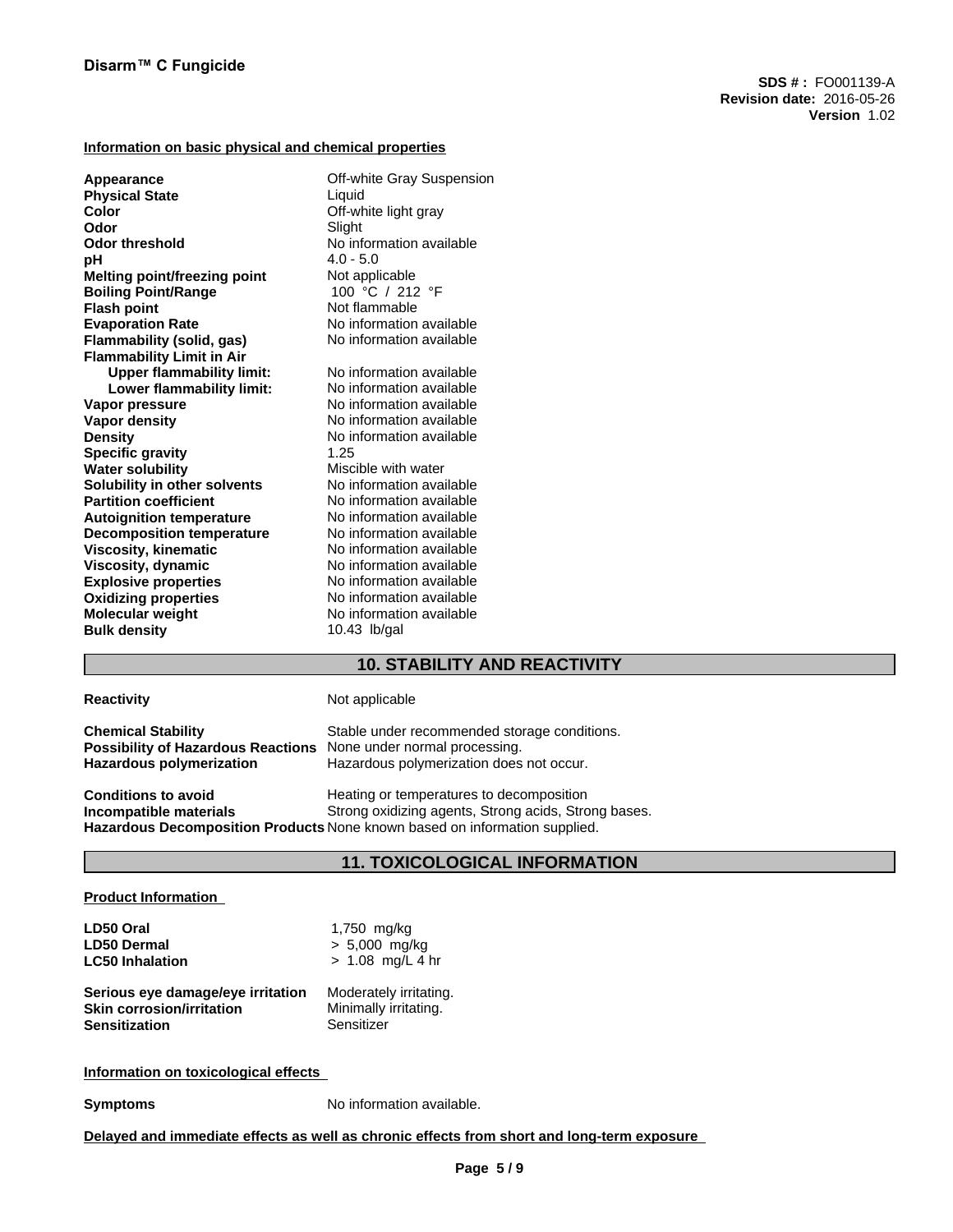#### **SDS # :** FO001139-A **Revision date:** 2016-05-26 **Version** 1.02

| <b>Chronic toxicity</b>         |                           | Chlorothalonil: In dogs, 1 year adminstration caused a significant decrease in body weight<br>gain and increases in absolute liver and kidney weights. Fluoxastrobin showed reduced<br>body weight and hepatocytomegaly and cytoplasmic changes associated with increased<br>serum liver alkaline phosphatase indicative of cholestasis. |            |                                                                                               |  |  |  |
|---------------------------------|---------------------------|------------------------------------------------------------------------------------------------------------------------------------------------------------------------------------------------------------------------------------------------------------------------------------------------------------------------------------------|------------|-----------------------------------------------------------------------------------------------|--|--|--|
| <b>Mutagenicity</b>             |                           | Chlorothalonil: Not a mutagen based on the evaluated studies                                                                                                                                                                                                                                                                             |            |                                                                                               |  |  |  |
|                                 |                           | Fluoxastrobin: Not genotoxic in animal studies                                                                                                                                                                                                                                                                                           |            |                                                                                               |  |  |  |
| Carcinogenicity                 |                           |                                                                                                                                                                                                                                                                                                                                          |            | Chlorothalonil: Fore-stomach tumours in rats and mice, kidney tumours in rats ("likely" to be |  |  |  |
|                                 |                           | a human carcinogen by US EPA standards) Fluoxastrobin: Not carcinogenic                                                                                                                                                                                                                                                                  |            |                                                                                               |  |  |  |
|                                 |                           |                                                                                                                                                                                                                                                                                                                                          |            |                                                                                               |  |  |  |
| <b>Neurological effects</b>     |                           | Chlorothalonil: No evidence in regulatory studies. Fluoxastrobin: No neurotoxicity observed<br>in animal studies.                                                                                                                                                                                                                        |            |                                                                                               |  |  |  |
| <b>Reproductive toxicity</b>    |                           | Chlorothalonil: No toxicity to reproduction in animal studies. Fluoxastrobin. In the                                                                                                                                                                                                                                                     |            |                                                                                               |  |  |  |
|                                 |                           | reproduction study, there was evidence of decreased body weight in offspring, delayed                                                                                                                                                                                                                                                    |            |                                                                                               |  |  |  |
|                                 |                           | preputial separation, and incomplete ossification.                                                                                                                                                                                                                                                                                       |            |                                                                                               |  |  |  |
| <b>Developmental toxicity</b>   |                           | Chlorothalonil: No evidence of effects from animal studies. Fluoxastrobin: Evidence of                                                                                                                                                                                                                                                   |            |                                                                                               |  |  |  |
|                                 |                           | transient body weight loss and decreased food consumption.                                                                                                                                                                                                                                                                               |            |                                                                                               |  |  |  |
| <b>STOT - single exposure</b>   | No information available. |                                                                                                                                                                                                                                                                                                                                          |            |                                                                                               |  |  |  |
| <b>STOT - repeated exposure</b> | No information available. |                                                                                                                                                                                                                                                                                                                                          |            |                                                                                               |  |  |  |
| <b>Target organ effects</b>     |                           | Chlorothalonil: Stomach and kidneys (histopathological changes and increased organ                                                                                                                                                                                                                                                       |            |                                                                                               |  |  |  |
|                                 | weights in kidneys)       |                                                                                                                                                                                                                                                                                                                                          |            |                                                                                               |  |  |  |
| <b>Neurological effects</b>     |                           | Chlorothalonil: No evidence in regulatory studies. Fluoxastrobin: No neurotoxicity observed                                                                                                                                                                                                                                              |            |                                                                                               |  |  |  |
|                                 |                           | in animal studies.                                                                                                                                                                                                                                                                                                                       |            |                                                                                               |  |  |  |
| <b>Aspiration hazard</b>        | No information available. |                                                                                                                                                                                                                                                                                                                                          |            |                                                                                               |  |  |  |
|                                 |                           |                                                                                                                                                                                                                                                                                                                                          |            |                                                                                               |  |  |  |
| <b>Chemical name</b>            | <b>ACGIH</b>              | <b>IARC</b>                                                                                                                                                                                                                                                                                                                              | <b>NTP</b> | <b>OSHA</b>                                                                                   |  |  |  |
| Chlorothalonil                  |                           | Group 2B                                                                                                                                                                                                                                                                                                                                 |            | X                                                                                             |  |  |  |
| 1897-45-6                       |                           |                                                                                                                                                                                                                                                                                                                                          |            |                                                                                               |  |  |  |

# **12. ECOLOGICAL INFORMATION**

# **Ecotoxicity**

| Chlorothalonil (1897-45-6)    |                                                                                                                                                                                                                                                                                                                                 |                                    |        |       |  |  |
|-------------------------------|---------------------------------------------------------------------------------------------------------------------------------------------------------------------------------------------------------------------------------------------------------------------------------------------------------------------------------|------------------------------------|--------|-------|--|--|
| Active Ingredient(s)          | Duration                                                                                                                                                                                                                                                                                                                        | <b>Species</b>                     | Value  | Units |  |  |
|                               | 96 h EC50                                                                                                                                                                                                                                                                                                                       | Algae                              | 0.116  | mg/L  |  |  |
|                               | 96 h LC50                                                                                                                                                                                                                                                                                                                       | Fish                               | 0.038  | mg/L  |  |  |
|                               | 48 h EC50                                                                                                                                                                                                                                                                                                                       | Daphnia magna                      | 0.084  | mg/L  |  |  |
|                               | 96 h NOEC                                                                                                                                                                                                                                                                                                                       | Algae                              | 0.033  | mg/L  |  |  |
|                               | 28 d NOEC                                                                                                                                                                                                                                                                                                                       | <b>Fish</b>                        | 0.033  | mg/L  |  |  |
|                               | 21 d NOEC                                                                                                                                                                                                                                                                                                                       | Daphnia magna                      | 0.0085 | mg/L  |  |  |
| <b>Bioaccumulation</b>        | Fluoxastrobin: Biodegration under aerobic conditions could take several months to several<br>years, depending on the soil texture (half life of 29.4 days in sandy loam to 393 days in<br>loamy sand; average half-life of 141 days).<br>Chlorothalonil: The substance has a low potential to bioaccumulate in the environment. |                                    |        |       |  |  |
|                               |                                                                                                                                                                                                                                                                                                                                 |                                    |        |       |  |  |
| <b>Mobility</b>               | Chlorothalonil: Not expected to reach groundwater. Fluoxastrobin: Low mobility in soil.                                                                                                                                                                                                                                         |                                    |        |       |  |  |
|                               |                                                                                                                                                                                                                                                                                                                                 | <b>13. DISPOSAL CONSIDERATIONS</b> |        |       |  |  |
| Waste disposal methods        | It must undergo special treatment, e.g. at suitable disposal site, to comply with local<br>regulations.                                                                                                                                                                                                                         |                                    |        |       |  |  |
| <b>Contaminated Packaging</b> | Dispose of in accordance with local regulations.                                                                                                                                                                                                                                                                                |                                    |        |       |  |  |
|                               |                                                                                                                                                                                                                                                                                                                                 | <b>14. TRANSPORT INFORMATION</b>   |        |       |  |  |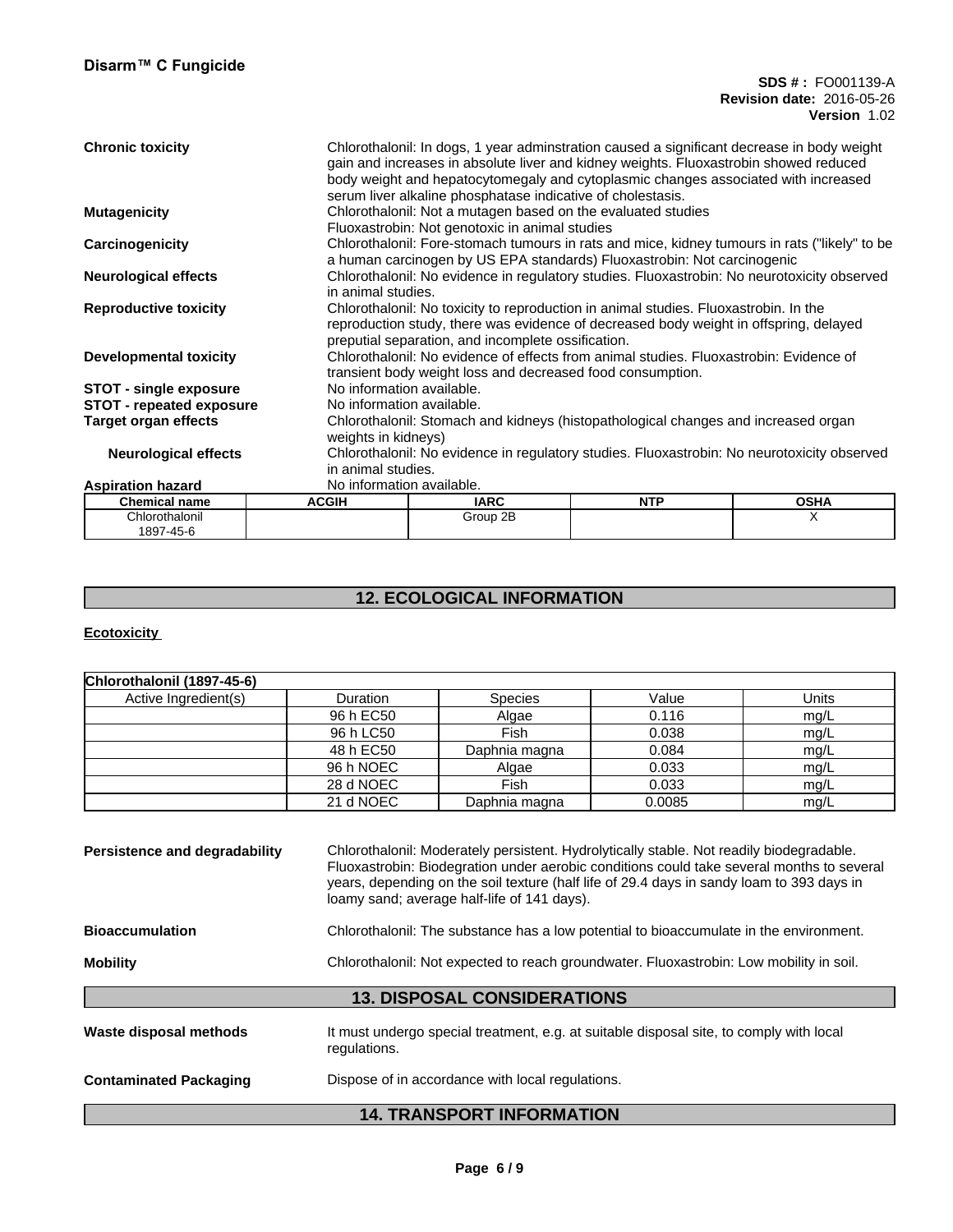| Disarm™ C Fungicide                                                                                                                                   |                                                                                                                                                                                                                                                                                                                                                                            |
|-------------------------------------------------------------------------------------------------------------------------------------------------------|----------------------------------------------------------------------------------------------------------------------------------------------------------------------------------------------------------------------------------------------------------------------------------------------------------------------------------------------------------------------------|
|                                                                                                                                                       | <b>SDS #: FO001139-A</b><br><b>Revision date: 2016-05-26</b><br>Version 1.02                                                                                                                                                                                                                                                                                               |
| <b>DOT</b>                                                                                                                                            | This material is not a hazardous material as defined by U.S. Department of Transportation<br>at 49 CFR Parts 100 through 185.                                                                                                                                                                                                                                              |
| <b>TDG</b><br>UN/ID no<br><b>Proper Shipping Name</b><br><b>Hazard class</b><br><b>Packing Group</b><br><b>Marine Pollutant</b><br><b>Description</b> | Classification below is only applicable when shipped by vessel and is not applicable when<br>shipped by road or rail only.<br><b>UN3082</b><br>Environmentally hazardous substance, liquid, n.o.s.<br>9<br>Ш<br>Fluoxastrobin, Chlorothalonil.<br>UN3082, Environmentally hazardous substance, liquid, n.o.s. (Chlorothalonil,<br>Fluoxastrobin), 9, III, Marine Pollutant |
| <b>ICAO/IATA</b>                                                                                                                                      |                                                                                                                                                                                                                                                                                                                                                                            |
| UN/ID no                                                                                                                                              | <b>UN3082</b>                                                                                                                                                                                                                                                                                                                                                              |
| <b>Proper Shipping Name</b>                                                                                                                           | Environmentally hazardous substance, liquid, n.o.s.                                                                                                                                                                                                                                                                                                                        |
| <b>Hazard class</b>                                                                                                                                   | 9                                                                                                                                                                                                                                                                                                                                                                          |
| <b>Packing Group</b><br><b>Description</b>                                                                                                            | Ш<br>UN3082, Environmentally hazardous substance, liquid, n.o.s. (Chlorothalonil,<br>Fluoxastrobin), 9, III, Marine Pollutant                                                                                                                                                                                                                                              |
| <b>IMDG/IMO</b>                                                                                                                                       |                                                                                                                                                                                                                                                                                                                                                                            |
| UN/ID no                                                                                                                                              | <b>UN3082</b>                                                                                                                                                                                                                                                                                                                                                              |
| <b>Proper Shipping Name</b><br><b>Hazard class</b>                                                                                                    | Environmentally hazardous substance, liquid, n.o.s.<br>9                                                                                                                                                                                                                                                                                                                   |
| <b>Packing Group</b>                                                                                                                                  | Ш                                                                                                                                                                                                                                                                                                                                                                          |
| EmS No.                                                                                                                                               | $F-A. S-F$                                                                                                                                                                                                                                                                                                                                                                 |
| <b>Marine Pollutant</b>                                                                                                                               | Fluoxastrobin Chlorothalonil                                                                                                                                                                                                                                                                                                                                               |
| <b>Description</b>                                                                                                                                    | UN3082, Environmentally hazardous substance, liquid, n.o.s. (Chlorothalonil,<br>Fluoxastrobin), 9, III, Marine Pollutant                                                                                                                                                                                                                                                   |

# **15. REGULATORY INFORMATION**

# **U.S. Federal Regulations**

## **SARA 313**

Section 313 of Title III of the Superfund Amendments and Reauthorization Act of 1986 (SARA). This product does not contain any chemicals which are subject to the reporting requirements of the Act and Title 40 of the Code of Federal Regulations, Part 372

| <b>Chemical name</b>       | <b>CAS-No</b> | Weight % | SARA 313 - Threshold  <br>Values % |
|----------------------------|---------------|----------|------------------------------------|
| Chlorothalonil - 1897-45-6 | 1897-45-6     | 38.4     |                                    |

# **Acute health hazard** Yes

| Avult Houlli Hurui d              | .   |  |
|-----------------------------------|-----|--|
| Chronic health hazard             | Yes |  |
| Fire hazard                       | N٥  |  |
| Sudden release of pressure hazard | N٥  |  |
| <b>Reactive Hazard</b>            | N٥  |  |

## **Clean Water Act**

This product does not contain any substances regulated as pollutants pursuant to the Clean Water Act (40 CFR 122.21 and 40 CFR 122.42)

## **CERCLA**

This material, as supplied, does not contain any substances regulated as hazardous substances under the Comprehensive Environmental Response Compensation and Liability Act (CERCLA) (40 CFR 302) or the Superfund Amendments and Reauthorization Act (SARA) (40 CFR 355). There may be specific reporting requirements at the local, regional, or state level pertaining to releases of this material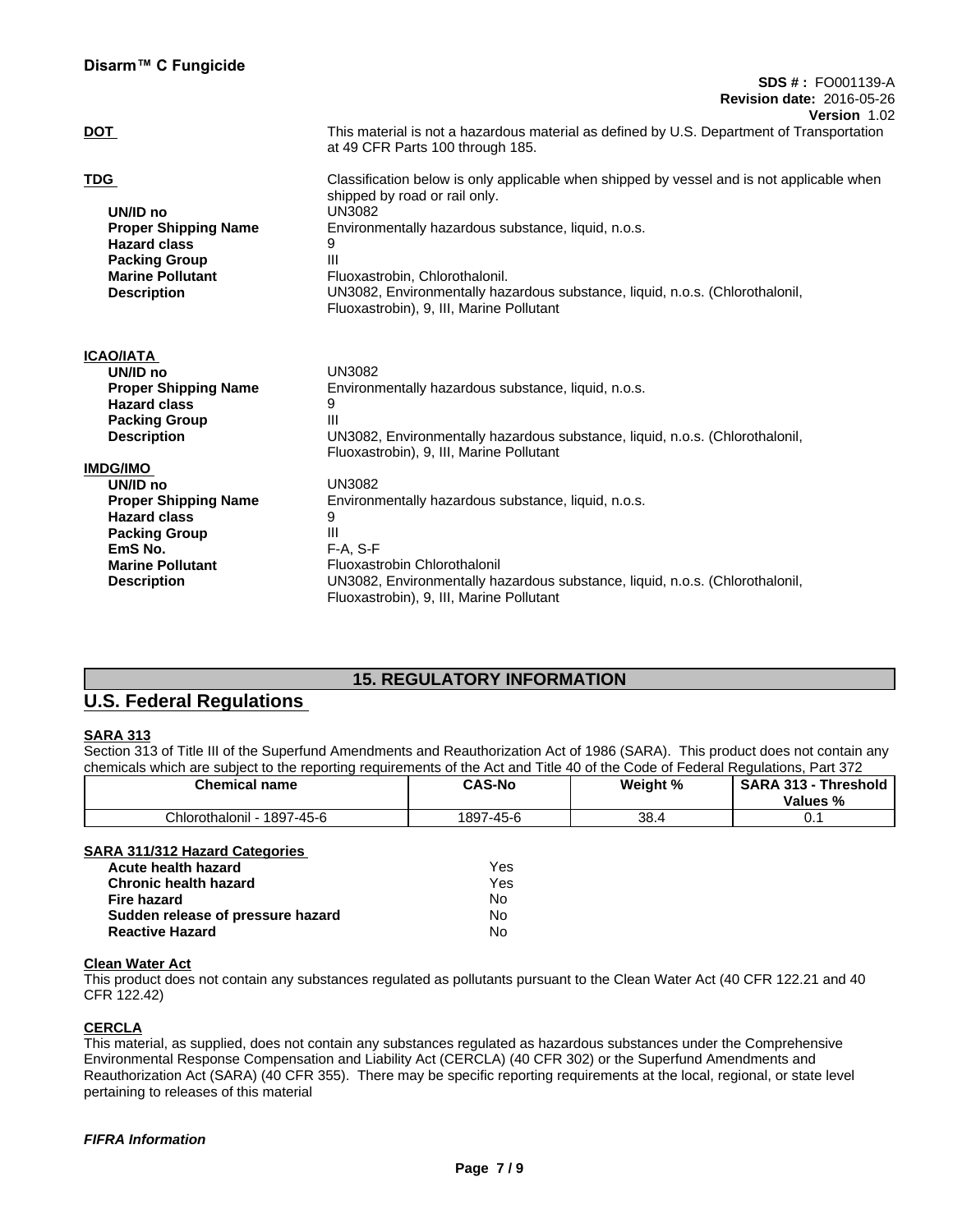This chemical is a pesticide product registered by the Environmental Protection Agency and is subject to certain labeling requirements under federal pesticide law. These requirements differ from the classification criteria and hazard information required for safety data sheets, and for workplace labels of non-pesticide chemicals. Following is the hazard information as *required on the pesticide label:*

*CAUTION Harmful if swallowed. Harmful if inhaled. Causes moderate eye irritation. Repeated or prolonged contact with skin may cause allergic reactions in some people. This pesticide is toxic to fish, wildlife and aquatic invertebrates.*

# **US State Regulations**

## **California Proposition 65**

This product does not contain any Proposition 65 chemicals.

| Chemical<br>name                                            | <br>65<br>Prop<br>California |
|-------------------------------------------------------------|------------------------------|
| <br>$\overline{\phantom{0}}$<br>1897-45-6<br>Chlorothalonil | Carcinogen                   |

## **U.S. State Right-to-Know Regulations**

This product does not contain any substances regulated by state right-to-know regulations

| <b>Chemical name</b>              | <b>New Jersey</b> | <b>Massachusetts</b> | Pennsylvania |
|-----------------------------------|-------------------|----------------------|--------------|
| Chlorothalonil<br>1897-45-6       |                   |                      |              |
| Propylene glycol<br>$57 - 55 - 6$ |                   |                      | ,,           |

## **International Inventories**

| <b>Chemical name</b>              | <b>TSCA</b><br>States) | <b>DSL</b><br>  (United   (Canada) | <b>EINECS/ELINC</b><br>S (Europe) | <b>ENCS</b><br>(Japan) | China<br>(IECSC) | KECL (Korea) | <b>PICCS</b><br>(Philippines) | <b>AICS</b><br>(Australia) |
|-----------------------------------|------------------------|------------------------------------|-----------------------------------|------------------------|------------------|--------------|-------------------------------|----------------------------|
| Chlorothalonil<br>1897-45-6       | ∧                      |                                    | ↗                                 |                        |                  |              |                               |                            |
| Propylene glycol<br>$57 - 55 - 6$ | Λ                      |                                    | ↗                                 |                        |                  |              |                               |                            |

| <b>Chemical name</b> | <b>Mexico - Pollutant Release and</b><br><b>Transfer Register - Reporting</b><br><b>Emissions for Fabrication, Process</b><br>or Use -Threshold Quantities | <b>Pollutant Release and Transfer</b><br><b>Register - Reporting Emissions -</b><br><b>Threshold Quantities</b> |
|----------------------|------------------------------------------------------------------------------------------------------------------------------------------------------------|-----------------------------------------------------------------------------------------------------------------|
| Chlorothalonil       | 100                                                                                                                                                        | $100$ kg/yr                                                                                                     |
|                      | 2500 kg/yr                                                                                                                                                 |                                                                                                                 |

## **16. OTHER INFORMATION**

| <b>NFPA</b>                 | <b>Health Hazards</b> | <b>Flammability</b> | <b>Instability</b>       | <b>Special Hazards</b>       |  |  |
|-----------------------------|-----------------------|---------------------|--------------------------|------------------------------|--|--|
| <b>HMIS</b>                 | <b>Health Hazards</b> | Flammability        | <b>Physical hazard 0</b> | <b>Personal Protection X</b> |  |  |
| <b>Revision date:</b>       | 2016-05-26            |                     |                          |                              |  |  |
| <b>Reason for revision:</b> | Initial Release       |                     |                          |                              |  |  |

**Disclaimer**

**FMC Corporation believes that the information and recommendations contained herein (including data and statements) are accurate as of the date hereof. NO WARRANTY OF FITNESS FOR ANY PARTICULAR PURPOSE, WARRANTY OF MERCHANTABILITY OR ANY OTHER WARRANTY, EXPRESSED OR IMPLIED, IS MADE CONCERNING THE INFORMATION**